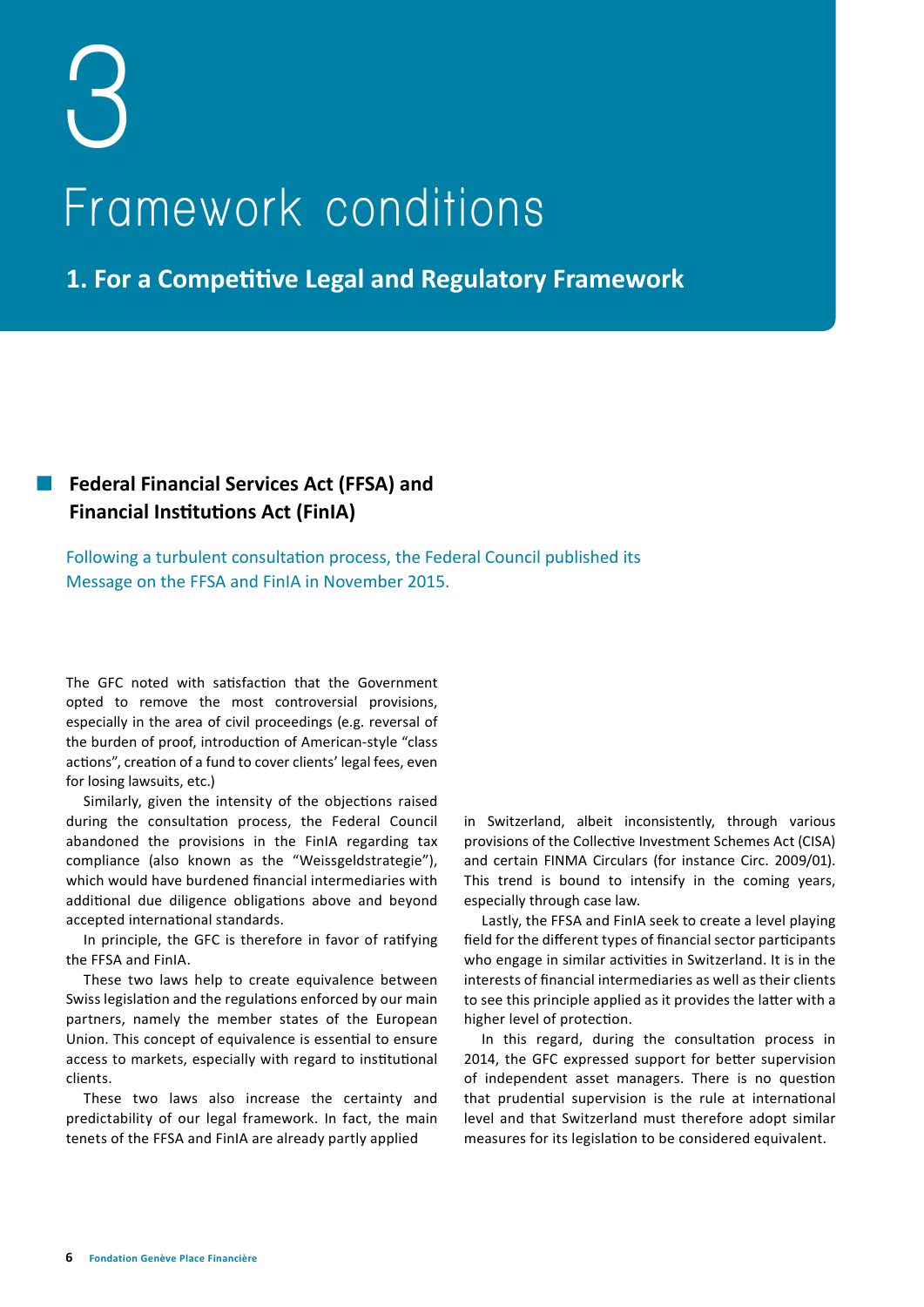Supervision must be commensurate with the size of the company and the nature of its activities. Regulations should not be so burdensome that they result in financial intermediaries being priced out of the market altogether. The principle of "One size does not fit all" remains highly relevant in this case.

The GFC is of the opinion that a supervision system consisting in an ad hoc organization authorized by the FINMA, as suggested in the Federal Council's message, would fulfill these requirements and enable differentiated treatment of all concerned parties.

Regarding parliamentary discussions, the GFC welcomes the fact that the Council of States' Committee for Economic Affairs and Taxation (CER-E) has begun work on the two draft laws and refrained from sending them back to the Federal Council. The government has been asked to produce a report on its proposals for the requested changes. It comes as no surprise that the supervision system for independent asset managers is still the most disputed issue.

# **Equivalence, legal certainty and a level playing field**

### **Young Socialists' Initiative "No speculation with foodstuffs"**

Swiss citizens went to the polls on February 28, 2016 to vote on an initiative sponsored by the Young Socialists, which would have made it illegal for companies with headquarters or branch offices in Switzerland to invest in financial products related to food and agricultural commodities, as well as the relevant derivatives.

If it had been accepted, this initiative would have severely impacted the commodity trading industry in Geneva, which accounts for 20% of the canton's GDP and is thus its largest economic sector. The proposed measures would have also struck a blow to another pillar of the Geneva financial center, namely commodity trade financing. The initiative thus threatened a unique global value chain.

The GFC actively campaigned against the initiative by arguing that futures markets have very little influence on the price of agricultural commodities, which primarily depends on macroeconomic factors such as weather conditions, the geopolitical situation, agricultural policy decisions and restrictions on imports and exports. The Geneva Financial Center pointed out that on the contrary, futures markets have a stabilizing effect on prices, particularly on the price of major commodities such as corn, sugar and wheat, by allowing farmers to insure crops against various risks.

The Swiss people correctly understood the dangers posed by the initiative, which was rejected by a majority of nearly 60% and approved only in the cantons of Jura and Basel-City by a very small margin.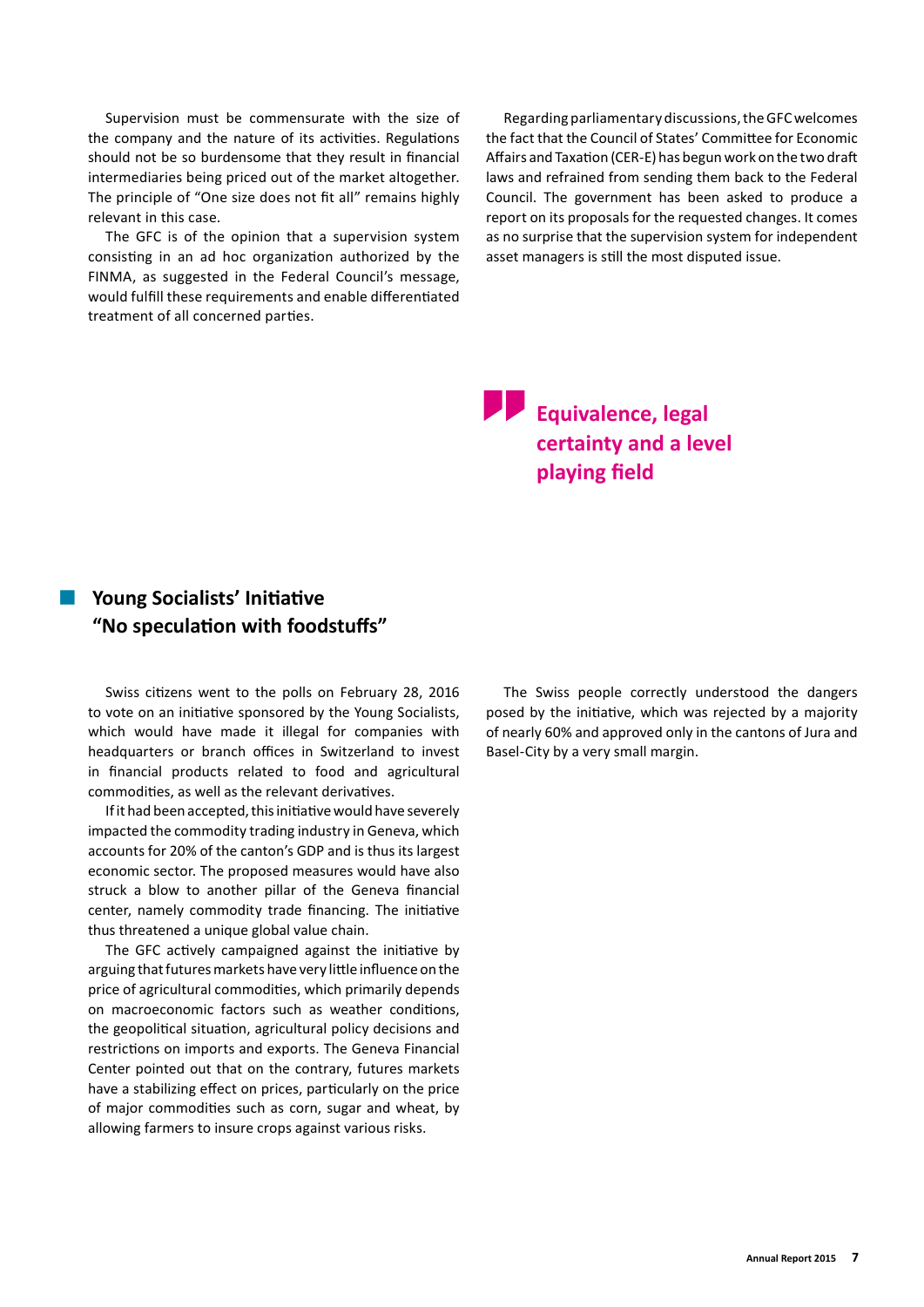**2. For an Attractive Tax System**

#### **In Switzerland**

The Geneva Financial Center (GFC) follows taxation issues very closely. In fact, Switzerland's international competitiveness and appeal largely depend on the fiscal conditions it offers to individuals as well as to corporations.

#### **Tax issues and natural persons**

#### **Federal Inheritance Tax**

On June 14, 2015, the Swiss people voted on an initiative to introduce a federal tax on inheritances and gifts. The law would have introduced a 20% levy on all legacies over CHF 2 million and on gifts, with retroactive effect from January 1, 2012 for gifts only.

Along with other members of the business community, the GFC campaigned against this new tax, whose consequences would have been devastating, especially in the case of intergenerational transfers of family-owned companies.

In this regard, the GFC stressed that assets targeted by the new levy are already subject to income and wealth taxes and that in Geneva in particular, the marginal tax rate on personal wealth, at 1% per annum, is the highest in Switzerland.

The Swiss people wisely rejected the initiative by a 71% majority. None of the cantons approved it. In Geneva, it was rejected by almost 72% of voters and by all electoral districts in the canton.

Despite this clear refusal, the initiative nonetheless created legal uncertainty in the period leading up to the vote, undermining Switzerland's appeal from a fiscal perspective.

#### **Taxation according to expenditure (lump-sum taxation)**

In November 2014, a 59% majority of Swiss voters rejected a federal initiative to abolish taxation according to expenditure. The initiative was rejected by all the cantons, with the exception of Schaffhausen.

The outcome of the vote was even more striking in Geneva, where 68.4% of voters rejected a similar cantonal initiative. The counter-initiative was also rejected by a 56.7% majority.

This resounding defeat seemed to suggest that the issue would disappear from the political agenda, at least for a while. Unfortunately, that was not the case.

Contrary to expectations, a referendum was organized in Geneva against the law adopted by the Grand Council in October 2015 implementing the principles established by the federal legislation with the aim of tightening the requirements for obtaining lump-sum taxation.

The citizens of the canton of Geneva will consequently vote on this referendum on June 5, 2016.

The legal uncertainty caused by the referendum will again benefit other Swiss cantons, not to mention numerous foreign States, which actively seek to attract wealthy taxpayers through incentives very similar to lumpsum taxation.

A mass exodus of lump-sum taxpayers would be a huge loss to Geneva.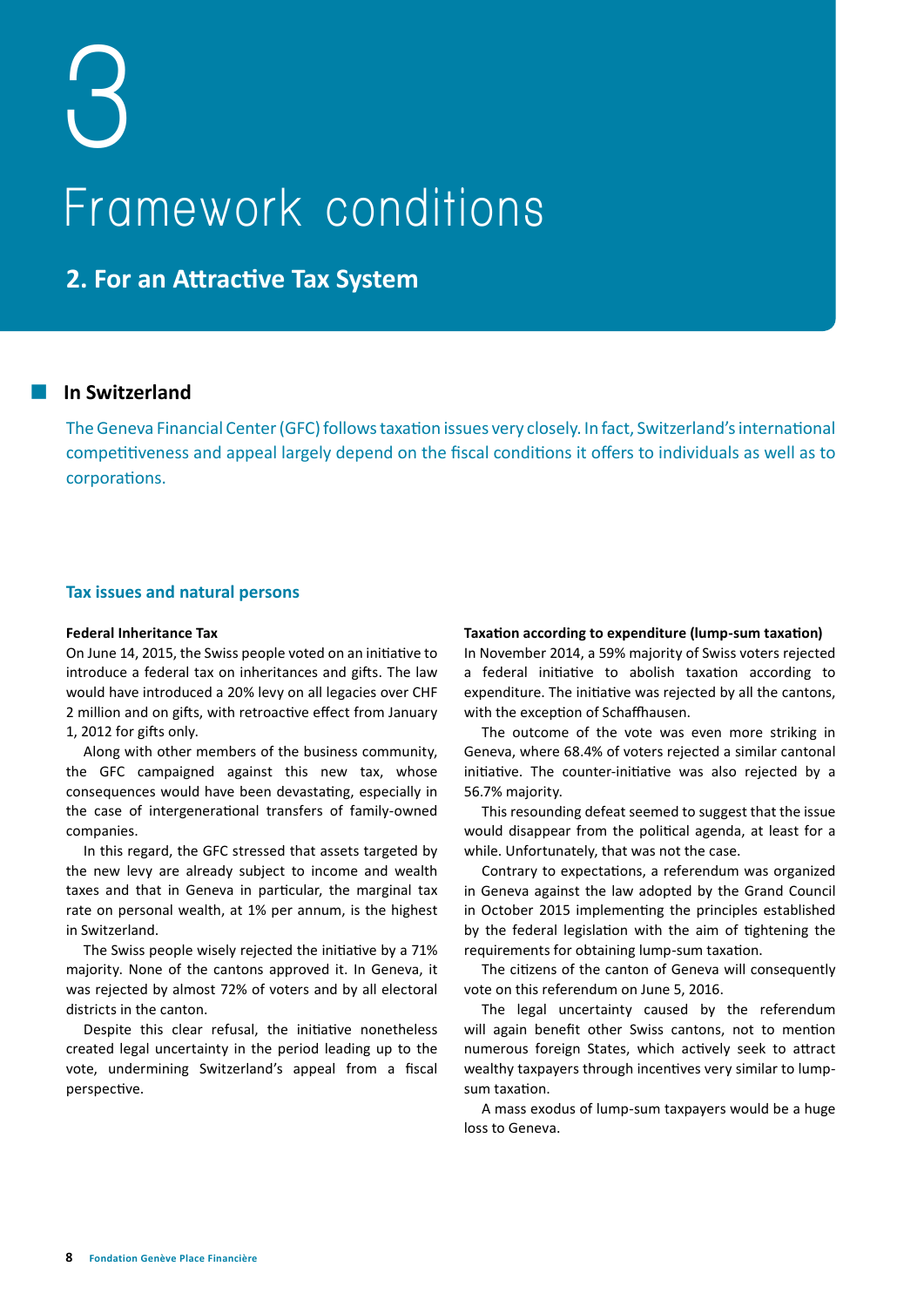In fact, they contribute around CHF 150 million to the canton's coffers each year. Furthermore, as significant consumers of goods and services, they help to create and maintain employment in segments such as hospitality, construction, finance, real estate, etc.

It is to be hoped that the people of Geneva will vote as wisely on June 5, 2016 as they did in November 2014, and overwhelmingly reject the referendum in question.

#### **Popular initiative "Yes to the protection of privacy"**

The popular initiative "Yes to the protection of privacy" (also known as the "Matter initiative" after its sponsor) was submitted to the authorities in September 2014 with the required number of signatures. Its aim is to enshrine in the Constitution the principle of financial privacy protection, in effect preserving banking secrecy in tax matters for private clients residing in Switzerland.

The Federal Council recommended rejecting the initiative and has not proposed a counter-draft. The initiative also received a lukewarm welcome from the Swiss Bankers Association (SBA), as it could impose additional tax-related responsibilities on financial intermediaries.

In February 2016, the National Council's Commission for Economic Affairs and Taxation decided to consider the option of a counter-draft, which would enshrine the current tax situation in the Constitution while rejecting parts of the initiative that go beyond the status quo.

The GFC has expressed serious reservations about this initiative as well as the counter-draft.

More fundamentally, the initiative raises the important social issue of the relationship between taxpaying citizens and the state. The Swiss people should be allowed to decide for themselves which tax system best meets their aspirations.

**A** mass exodus of lump**sum taxpayers would be a huge loss to Geneva**

#### **Corporate taxation**

#### **Corporate Tax Reform III (CTR III)**

In response to international criticism directed at the Swiss corporate tax system, Switzerland initiated sweeping reforms with the aim of abolishing the special tax regimes offered to certain companies. Due to the federal nature of the Swiss tax system, this reform includes measures at federal and cantonal levels.

#### Federal level

The National Council in Bern has completed its review of the federal component of the reform. The Council of States will review it again in June 2016. The numerous technical aspects of the reform include:

- Taxation of income from dividends
- Notional interest deduction (NID)
- The creation of "patent boxes" and deductions for research and development

Fundamental decisions already appear to have been reached on several issues. For instance, there was wide opposition to the proposed introduction of a tax on private capital gains to compensate for lost tax revenue. Fortunately, this means that the proposal has very little chance of success.

Other important questions are still being debated, including the abolition of issuance stamp tax on equity capital. This tax represents a serious handicap for the attractiveness of Swiss capital markets and its abolition would help to inject some dynamism into the sector. However, Parliament has expressed strong reservations against such a move. As a result, this potentially beneficial measure may well be sacrificed in an attempt to reach a compromise.

Another measure under CTR III proposed by the National Council's Committee for Economic Affairs and Taxation (CER-N) would be to replace corporate income tax with a flat tonnage tax, as applied by many other countries.

The GFC strongly supports the latter proposal, which has the potential to encourage the development of shippingrelated activities in Geneva.

The Swiss people will undoubtedly have the last word on this issue of central importance to the country's economy, as the Socialist party has already declared that it intends to introduce a referendum against the reform.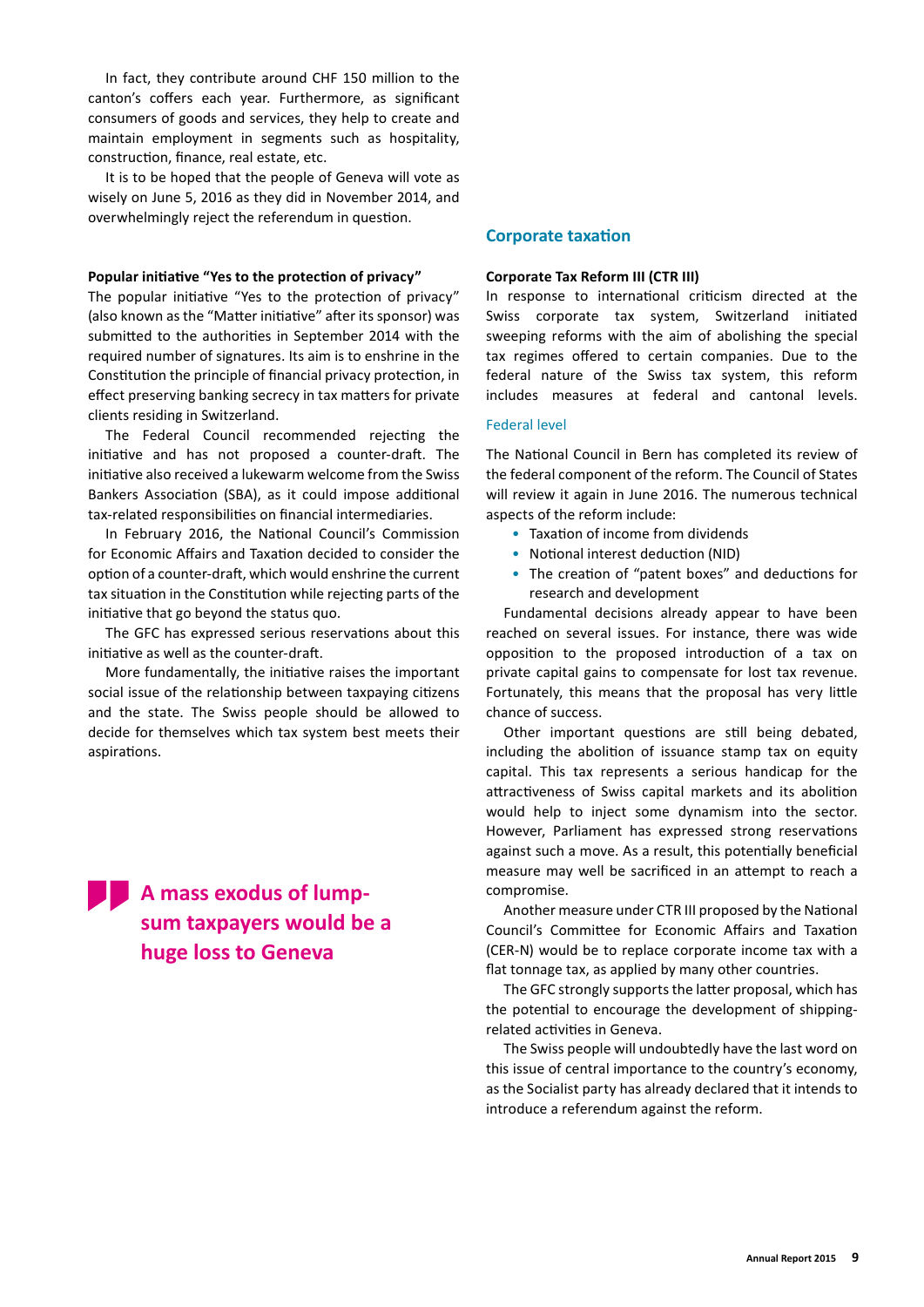#### Cantonal Level

The advancement of corporate taxation reforms varies considerably from one canton to the next.

In Vaud, an overwhelming majority of voters (87%) accepted the principle of a single corporate tax rate of 13.79%, with the unanimous support of the canton's State Council.

In Geneva, the Government has not yet submitted its proposal, but it is widely acknowledged that the only effective, viable long-term option is to lower the ordinary corporate tax rate. The State Council has suggested a rate of 13%. Although the coalition in favor of reform seems far less united in Geneva than in the canton of Vaud, it is hard to see how, following the abolition of special tax regimes, Geneva could keep corporate tax at 24% while the neighboring canton of Vaud applies a rate of 13.79%. At stake is the continued presence of a large number of companies and tens of thousands of jobs in Geneva.

**It is hard to see how, following the abolition of special tax regimes, Geneva could keep corporate tax at 24% while the neighboring canton of Vaud applies a rate of 13.79%.** 

**Federal Act on the Tax Treatment of Financial Sanctions** On December 18, 2015, the Federal Council initiated a consultation on a bill regarding the tax treatment of financial penalties.

Two aspects of the draft law are not contested by the financial sector, namely:

- Punitive sanctions of a non-criminal nature which aim to reduce profits should be tax deductible;
- Hidden commissions or bribes paid to individuals should not be tax deductible.

Conversely, the GFC believes that fines, financial penalties, and financial administrative sanctions should remain tax deductible, according to the principle of fiscal neutrality embodied in the Federal Constitution.

This highly controversial draft raises several matters of principle regarding the extent to which legal decisions handed down abroad can be enforced in Switzerland.

In this respect, it is hard to understand why the explanatory report fails to address the central question of the extraterritorial effects of certain foreign laws, which are on the rise. Moreover, no reservations were expressed regarding potential cases of foreign judges or authorities arbitrarily imposing financial sanctions.

Lastly, it is important to note that in Swiss law a corporate entity cannot be held directly responsible for a criminal act but may be considered criminally liable only on the basis of a lack of organization (Article 102 of the Swiss Criminal Code). Moreover, the law states that fines must be set according to the company's economic capacity, up to a maximum of CHF 5 million francs. This is a far cry from the hundreds of millions of francs in fines imposed by foreign courts.

The GFC therefore believes that this highly problematic draft bill should be fundamentally revised.